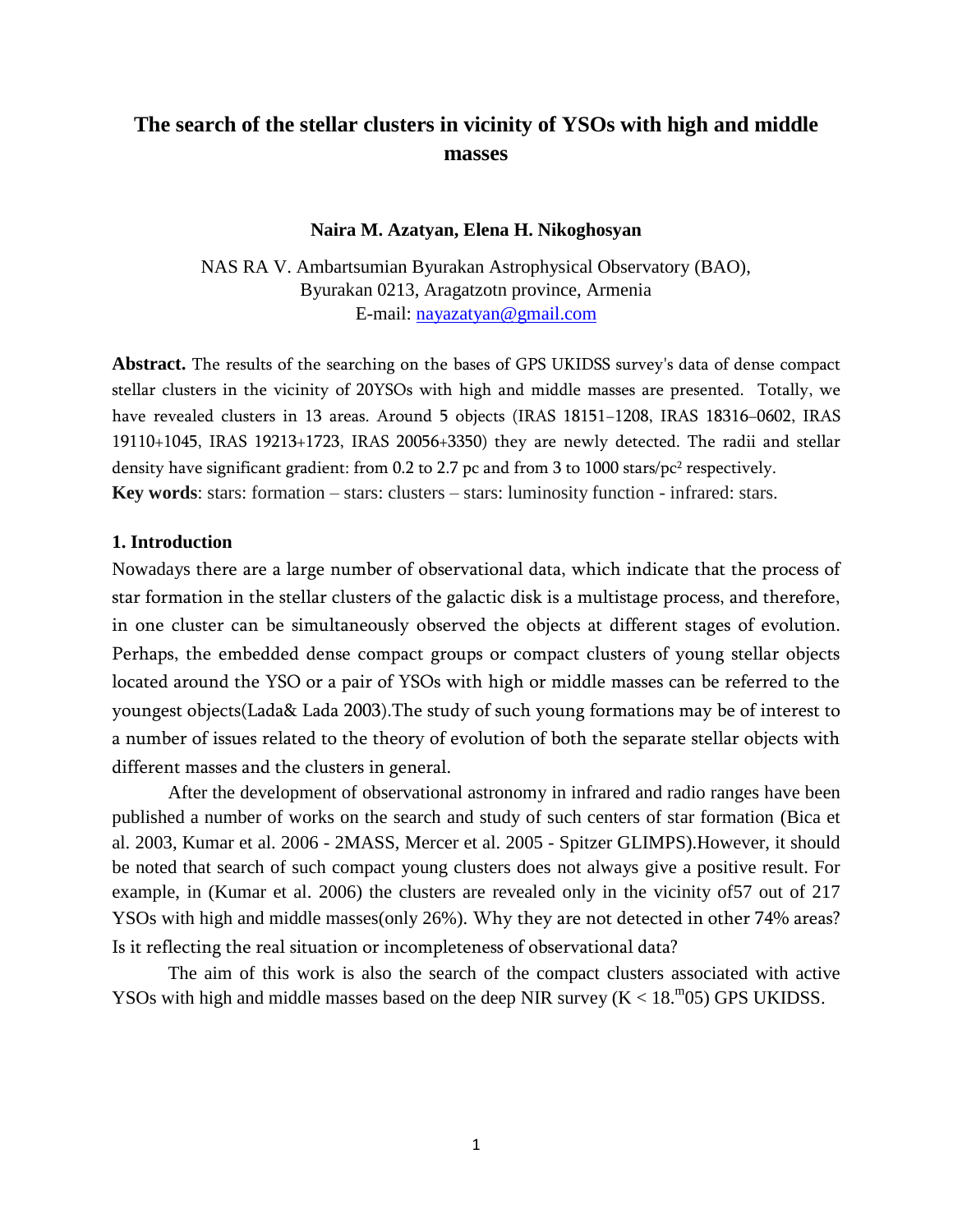### **2. The objects selection and investigation methods**

### **2.1. Objects selection.**

For the search the compact clusters have been chosen the IRAS sources from the list of objects in Varricatt et al.(2010). This list includes 50 YSOs with high and middle masses, in which the various manifestation of activity (H2and CO outflows, NH<sub>3</sub>, H<sub>2</sub>O and CH<sub>3</sub>OH emission and etc.) are observed. All objects are associated with UC HII regions. From this list have been chosen the objects covered by GPS UKIDSS. In total 20 areas were chosen and one of them, namely, IRAS 05137+3919 was already detail examined in Nikoghosyan&Azatyan (2014), where in cluster with radius  $1.5$ 'the ~80 PMS were revealed.

#### **2.2. The used data.**

In this work, we used the images, astrometric and photometric data obtained from GPS UKIDSS survey (Lucas et al. 2008). The astrometric accuracy and resolution of images are  $\sim$ 0.1arcsec/pix. For the purity of the sample with respect to the photometric parameters, we have selected objects with  $K < 18.^{\rm m}$ 05. Furthermore, we excluded those objects for which the probability that they are the result of various kinds of noise or defects of image is more than 90% and objects, which coordinates coincide with the  $H_2$  knots of outflows (Varricatt et al. 2010).

## **2.3. The clusters identification.**

To identify the cluster we have constructed the spatial distribution around each IRAS source in the 4' x 4' area. The density was determined simply by dividing the number of stars by the square of box with b х b dimension and step a. For each cluster, sizes of box and step determined empirically to improve the statistical significance of local peaks stellar density in order to maximize the ability to detect the clusters. The cluster was considered really exist, if the surface density around IRAS sources exceed the average density of background more than  $2\sigma$ . The isochrones of areas, where revealed the clusters are presented in Fig. 3(the lowest level of isochrones is higher of average field density on  $2\sigma$ ).

To confirm the existence of the clusters, as well as to refine their size, we have built also a radial distribution of surface density with respect to the geometric center of the cluster, whose position is marked by cross in Fig. 3. As the radius of the cluster, we have taken the distance from the cluster center, from which, according to the Poisson distribution, the fluctuation of the stellar density in the rings, with a probability of more than 1%, has been random character. One example of the radial density distribution in the cluster is presented in Fig. 1. The density distribution clearly shows that cluster radius is 1.5' and the objects in the cluster distribute not uniform forming subgroups, which also reflect isochrones in Fig. 3.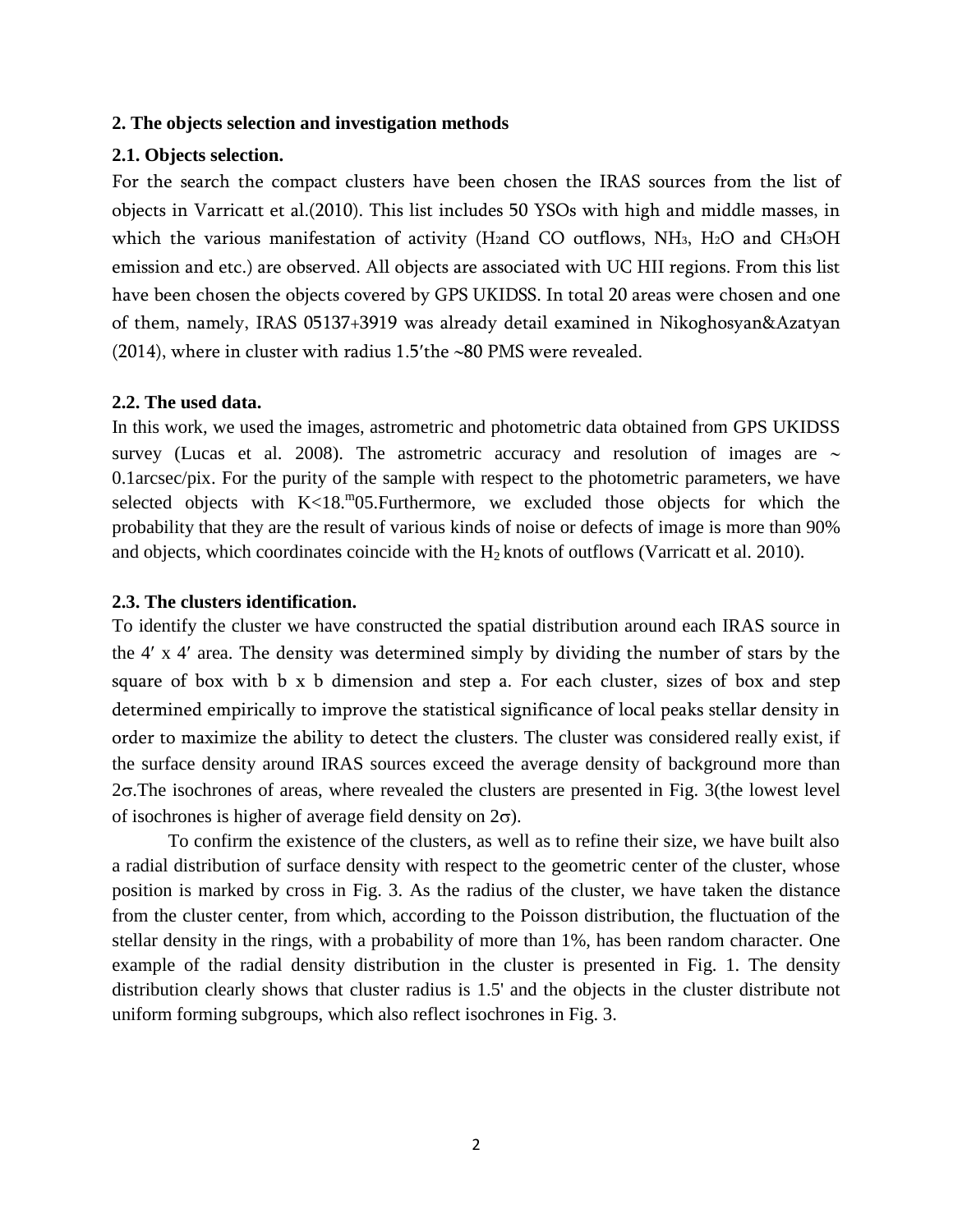#### **2.4. Photometric analyzes.**

For the study of nature of the stellar objects of the clusters, we have built JH/HK two-color diagram. One example of the JH/HK two-color diagram is presented in Fig. 2. The J, H, K magnitudes were corrected for absorption, borrowed from http://astro.kent.ac.uk/~df/query\_input.html web page. As we can see on the diagram, the significant number of objects are located to the right from the reddening vectors, fall in the area of the Herbig Ae/Be, TTau stars and Class I YSOs, i.e. have a significant infrared excess and are likely PMS stars candidates. We have estimated the probable number of PMS objects in each cluster(N (PMS), see Table 1).





**Fig.1.** The radial distribution of stellar density. **Fig. 2.** JH/HK two-color diagram. MS and giant branch are adopted from (Bessell& Brett, 1988), TTau locus and reddening vector from (Meyer & Calvet, 1997), H Ae/Be curve and location of Class I YSOs from (Lada & Adams, 1992). To convert JHK magnitudes from UKIRT to CIT photometric system were used the ratios from (Carpenter, 2001).

To conform presence of clusters by KLF we applied Kolmogorov-Smirnov test and compared distributions of magnitudes in the cluster region and surrounding field. Last column in Table 1 represent the results of Kolmogorov-Smirnov test  $(P_{KS})$ .

### **3. Results.**

Using the above methods, we were able to detect the presence of the stellar cluster around 13 out of 19 IRAS sources. The main parameters for 10 of them are presented in Table 1, where are:

- $(1)$  IRAS source;
- (2) and (3) the coordinates of the geometric center
- (4) the distances to the IRAS sources, barrowed from (Varricatt et al. 2010 and ref. therein);
- (5) radiuses of cluster;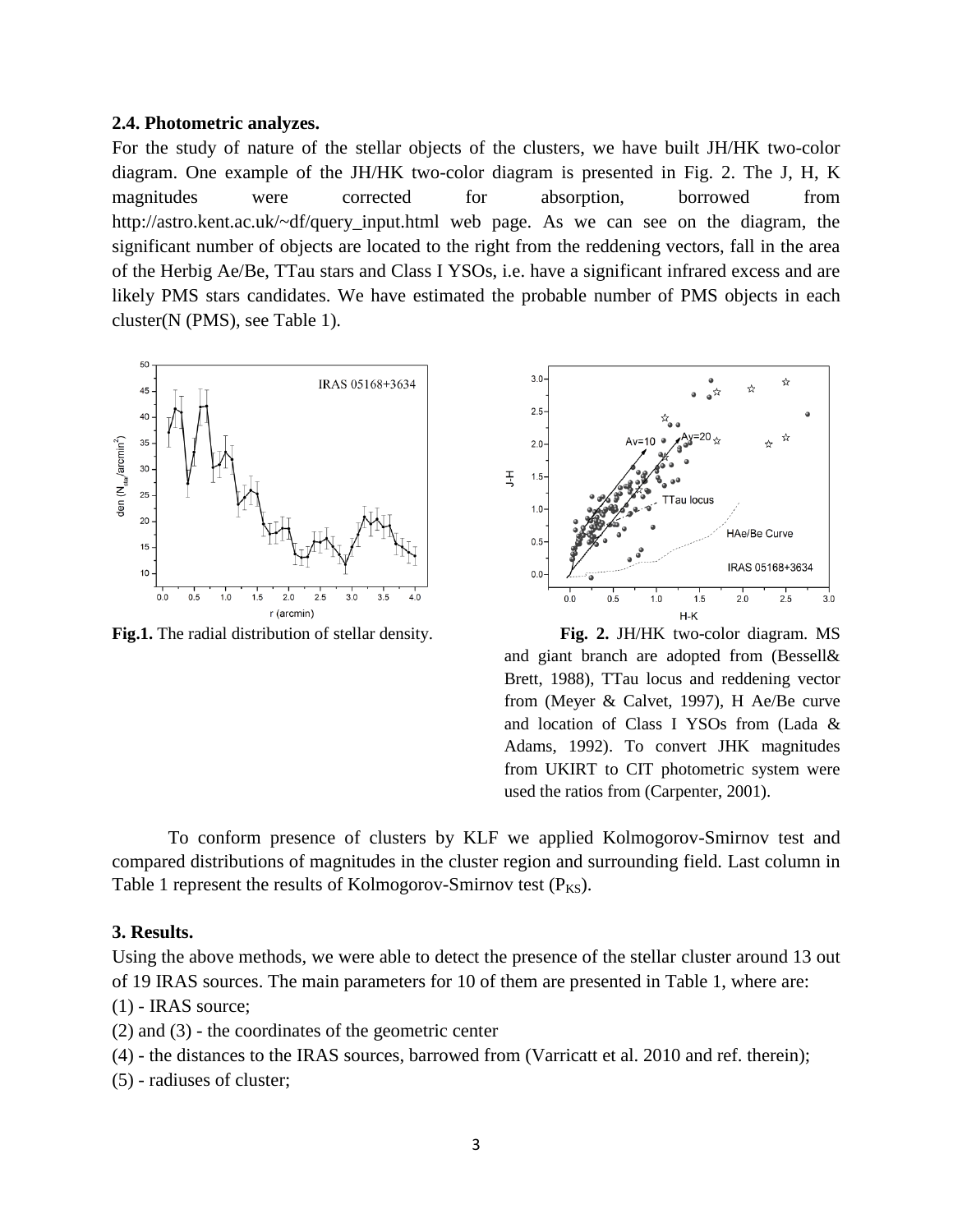|                          |                                                       |                                                                   |                                    | THE PARAMETERS OF THE YOUNG STELLAR CLUSTERS                                                                                                                                                             |              |                            | Table 1  |
|--------------------------|-------------------------------------------------------|-------------------------------------------------------------------|------------------------------------|----------------------------------------------------------------------------------------------------------------------------------------------------------------------------------------------------------|--------------|----------------------------|----------|
| <b>IRAS</b><br>$\ominus$ | RA [2000]<br>$[ \lim_{s \to \infty}$<br>$\widehat{c}$ | Dec [2000]<br>$[\cdot, \cdot, \cdot]$<br>$\widehat{\mathfrak{S}}$ | d [kpc]<br>$\widehat{\mathcal{F}}$ | $\mathbf{R}^{\prime}\left(\mathbf{p}\mathbf{c}\right)$<br>$\widetilde{S}$                                                                                                                                | $\odot$<br>Z | $N_{PMS}$<br>$\widehat{C}$ | $P_{KS}$ |
| 05168+3634               | 05209.2                                               | $+363710$                                                         | $\overline{61}$                    | 1.5(2.7)                                                                                                                                                                                                 | 93           | 80                         | 0,003    |
| 05358+3543               | 05 39 11.8                                            | $+354546$                                                         | $1.8\,$                            | 1.1(0.6)                                                                                                                                                                                                 | 154          | 73                         | 0.007    |
| 18151-1208               | 181758.2                                              | $-120730$                                                         | 3.0                                | 0.2(0.2)                                                                                                                                                                                                 | 1            | $\Box$                     | 0.027    |
| 18316-0602               | 183421.3                                              | $-055944$                                                         | 3.2                                | 0.5(0.5)                                                                                                                                                                                                 | 53           | 38                         | 0.001    |
| 18507+0121               | 18 53 17.4                                            | $+012503$                                                         | 3.9                                | 0.4(0.5)                                                                                                                                                                                                 | 45           | 13                         | 0.010    |
| 19110+1045               | 23.2<br>1913                                          | $+10,5058$                                                        | 6,8.3                              | 0.3(0.5, 0.7)                                                                                                                                                                                            | 52           | 53                         | 0.469    |
| 19213+1723               | 19 23 37.3                                            | 2901<br>$\overline{11}$                                           | $4.\overline{3}$                   | 0.2(0.25)                                                                                                                                                                                                | 22           | 22                         | 0.031    |
| 20056+3350               | 20 07 31.5                                            | $+33559$                                                          | 1.7                                | 0.6(0.3)                                                                                                                                                                                                 | 93           | 53                         | 0.041    |
| 20188+3928               | 20 20 39.3                                            | 8088 68+                                                          | 3.9                                | 0.5(0.6)                                                                                                                                                                                                 | 13           | $\mathbf{I}$               | 0.000    |
| 20198+3716               | 202141.1                                              | $+372554$                                                         | 0.9, 5.5                           | 1.3(0.3, 2.1)                                                                                                                                                                                            | 385          | 298                        | 0.010    |
|                          |                                                       |                                                                   |                                    | (1) - IRAS source, (2) $\pi$ (3) - coordinates of the geometric center, (4) - distance, (5) - cluster radius,<br>$(6)$ - richness, $(7)$ - number of probable PMS stars, $(8)$ - probability of KS test. |              |                            |          |
|                          |                                                       |                                                                   |                                    |                                                                                                                                                                                                          |              |                            |          |

(6) - cluster richness (the excessive number of stellar objects relative to field average surface density);

(7) - the number of probable candidates for PMS stars;

(8) - the maximum difference between distributions of magnitudes in cluster and field obtained by KS test.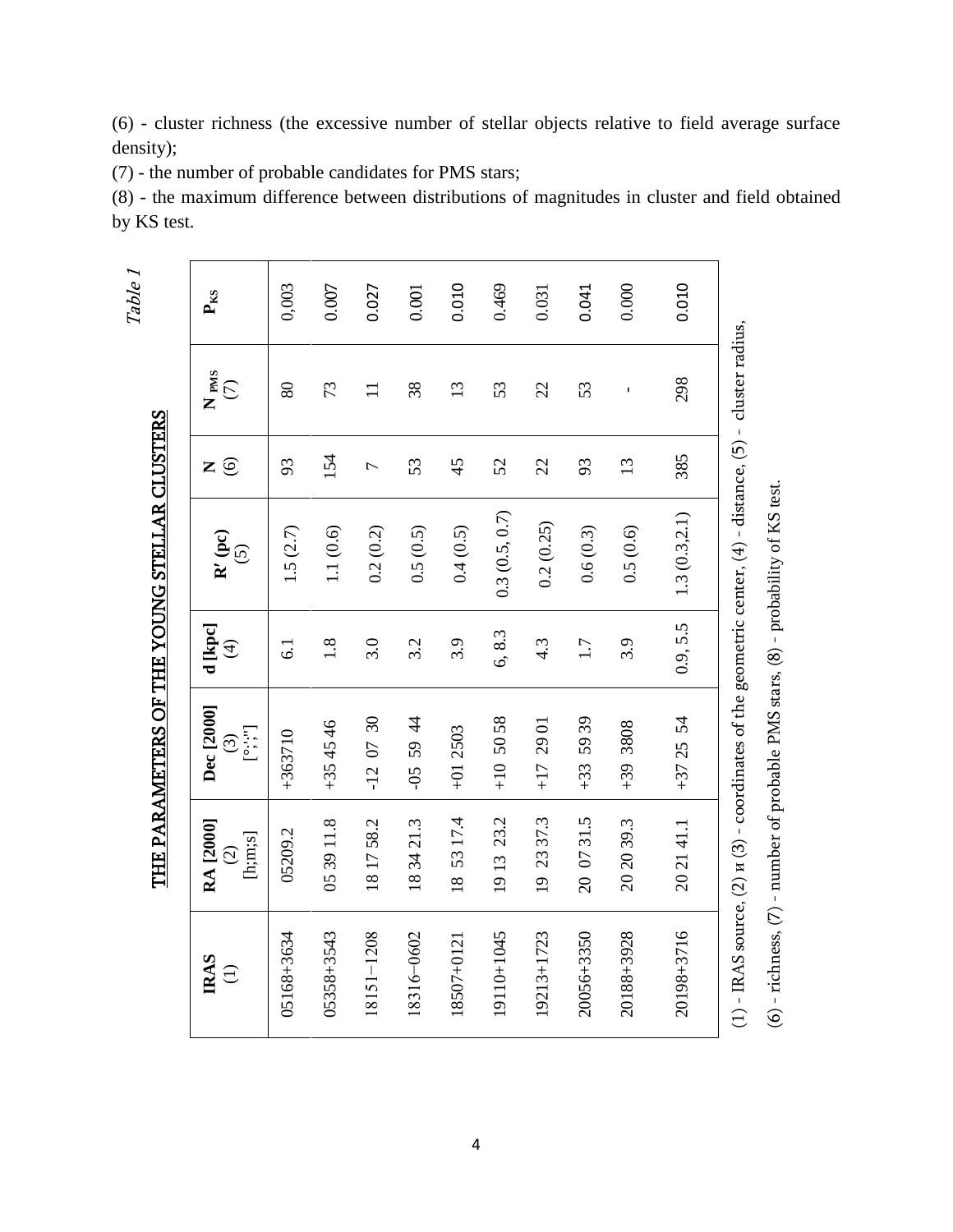

**Fig. 3.**The maps of the surface densityof clusters.By asterisks marked the location ofIRASsources, by crosses - the geometric centers, by triangles - MSX sources (Egan et al. 2003), by squares - SCUBA sources (Di Francesco et al. 2008, McCutcheon et al. 1995).